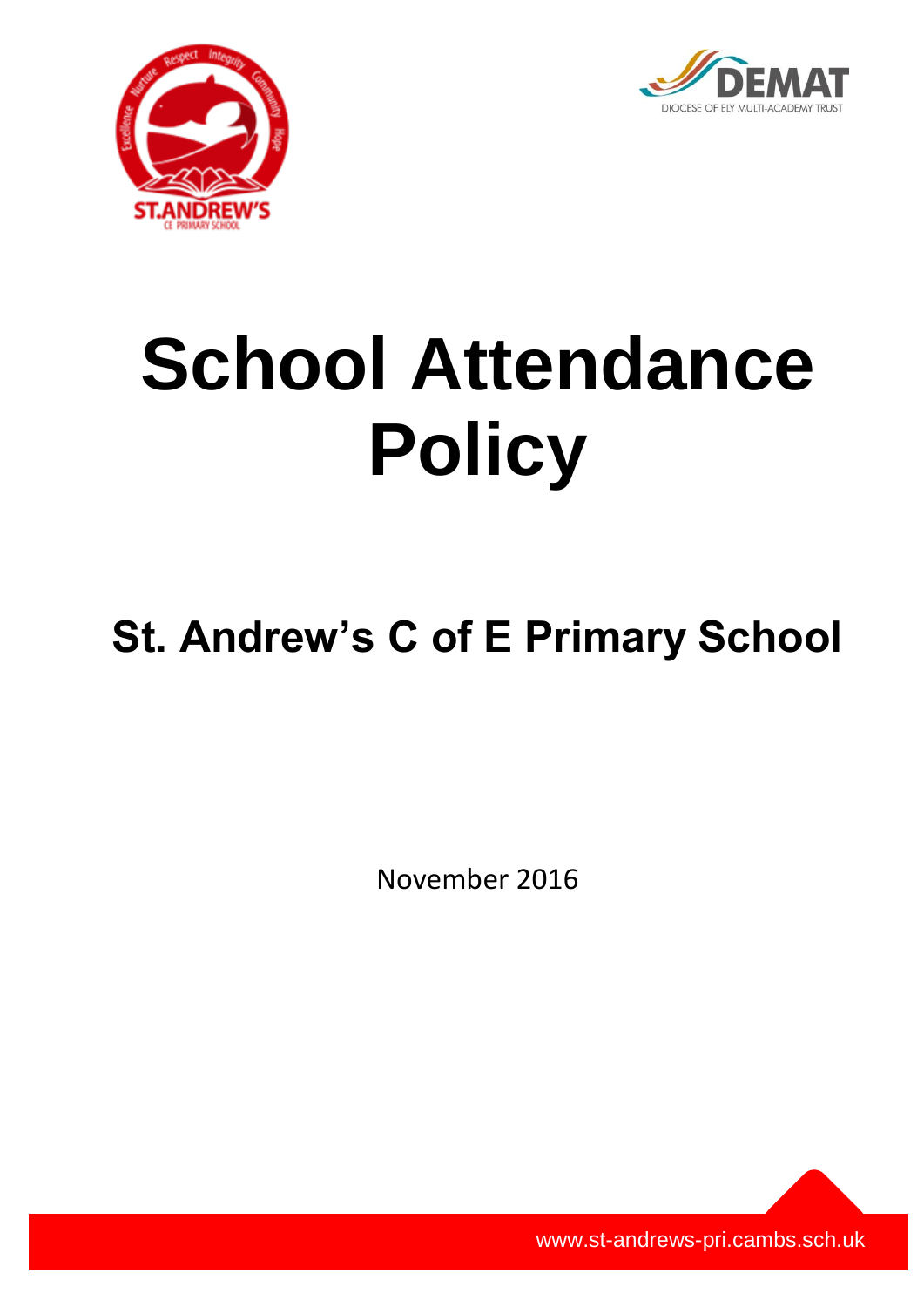# **1. Rationale**

School education lays the vital foundations of a child's life. Research clearly demonstrates the link between regular attendance and educational progress and attainment. Parents / carers and the school staff should work in partnership to ensure children have full and equal access to all that school has to offer.

As a school we will encourage parents / carers to ensure that their child achieves maximum possible attendance and that any problems that prevent this are identified and acted on promptly.

# **2. Aims**

Our attendance policy aims to:

- Support children and their parents / carers to have the highest possible levels of attendance and punctuality;
- Ensure that all children have full and equal access to the best education that we can offer;
- Make parents / carers aware of their legal responsibilities;
- Take steps to ensure attendance meets or exceeds Government targets.

#### **3. Expectations**

It is important that we have shared expectations of school attendance.

- We expect that all children will: • Attend school every day;
	- Attend school punctually;
	- Attend, appropriately prepared for the day;
	- Discuss promptly with their class teacher any problems that may affect their school attendance.

We expect that all parents / carers will:

- Ensure regular school attendance and be aware of their legal responsibilities;
- Ensure that their child arrives at school punctually and prepared for the school day;
- Ensure that they contact the school before 9.30am if their child is unable to attend school;
- Notify the school of any home circumstances that might affect the behaviour and learning of their child;
- Notify school immediately of any changes to contact details.

We expect school will:

- Provide a safe learning environment;
- Keep regular and accurate records of attendance and punctuality;
- Monitor individual children's attendance and punctuality;
- Contact parents when a child fails to attend and where no message has been received to explain the absence;
- Follow up all unexplained absences to obtain explanations from parents including medical appointment cards and notes;
- Encourage good attendance and punctuality through certificates and awards;
- Meet regularly with the Education Welfare Officer (EWO) to monitor and support school attendance and punctuality, referring irregular or unjustified patterns of attendance to the EWO.

#### **4. Registers, Punctuality and Lateness**

- Punctuality to school is crucial. Lateness causes disruption to that individual's learning and to the other children in the class. The main playground is supervised from 8.35 am and children go into school at 8.45 am.
- By law, schools must take a morning and afternoon register and record the attendance or absence of every child;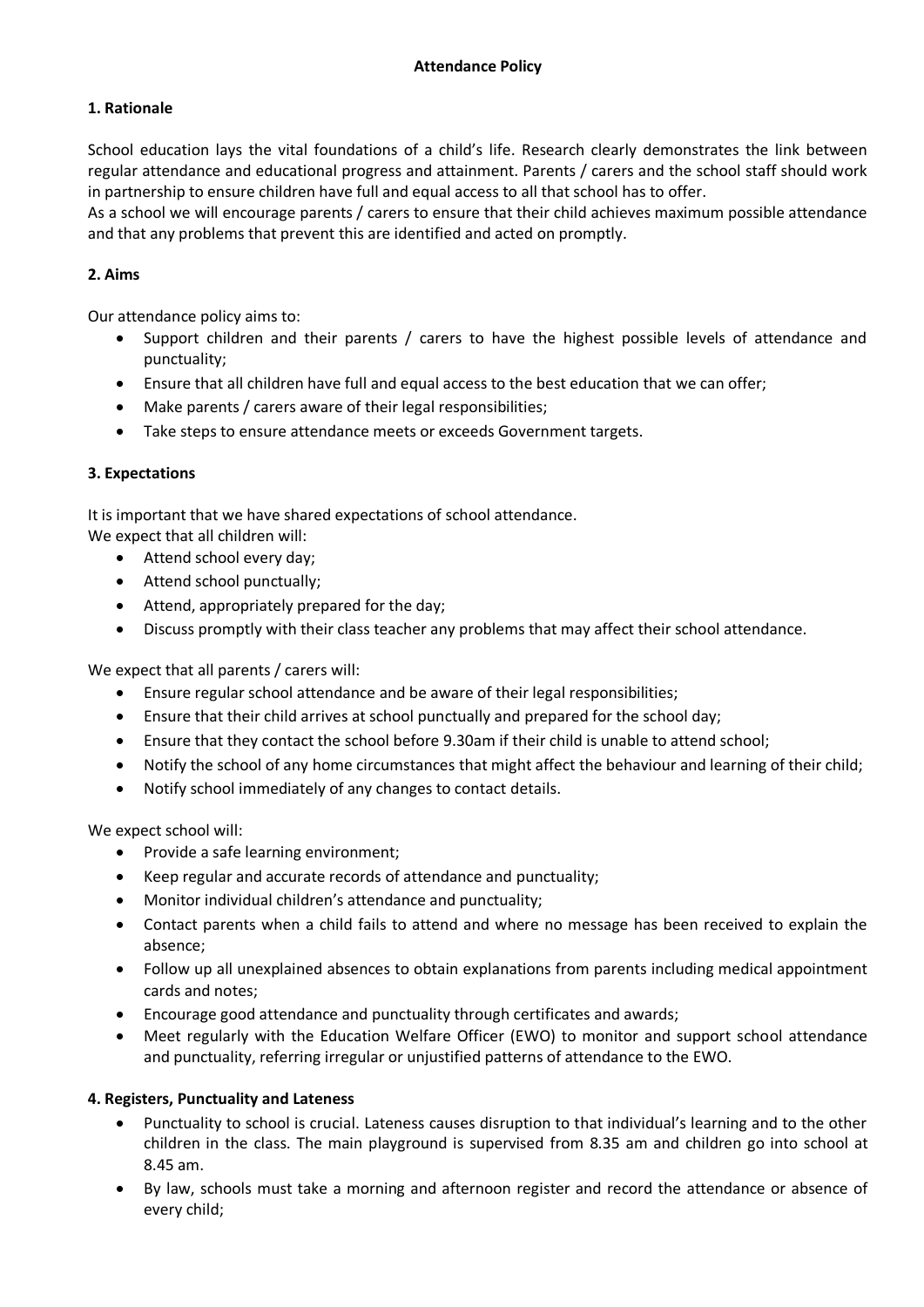- Registration takes place twice daily at 8.45am and 1.05pm for Key Stage 1 and 1:20pm for Key Stage 2. Registers will close 10 minutes after they have taken place. Any child arriving after the closing of the register will be recorded as 'late' for that session.
- Children arriving after 9:30 will be recorded as unauthorised.
- Children's attendance is recorded on their report and will be passed on to future schools as necessary.

# **5. Child leaving school during the school day**

During school hours the school staff are legally in loco parentis and therefore must know where the children are during the school day.

- Children are not allowed to leave the premises without prior permission from the school;
- Whenever possible, parents should try to arrange medical and other appointments outside school time.
- If children attend medical or dental appointments at the start of the school day, thus being absent for the register, but return promptly to school by 10am, the school is able to change their attendance code from M (absent for medical appointment) to present at school.
- If children attend medical or dental appointments in the middle of a morning or afternoon session they will be marked as present for that half day provided that they leave school just before the appointment and return promptly afterwards;
- Parents are requested to confirm in person at the office or with the class teacher, or in writing by letter or email, the reason for any planned absence, the time of leaving and the expected return time;
- When a child is being collected from the school, parents are to report to the office before the child is allowed to leave the site;
- Children must be signed out by an adult on leaving school and be signed back in by an adult on their return;
- If a child leaves the school site without permission their parents will be contacted and then the police if the child is not quickly found, unless the child is deemed to be at risk of harm, in which case the police will be called first.

#### **6. Leave of absence during term time**

In line with the Government's 2013 amendments to the 2006 regulations, holidays during term time will NOT be authorised unless circumstances **strictly** meet those described as 'exceptional'. These are stated as:

- A parent, grandparent or other close relative is seriously/terminally ill and the holiday proposed is likely to be the last such holiday;
- There has recently been a death or significant other trauma in the family and it is felt that an **immediate**  holiday might help the child concerned better deal with the situation;
- The holiday is a unique, one-off, never-to-be-repeated occasion **which can only take place at the time requested** (but not because it is cheaper at this time);
- The parent is a member of the armed forces on leave from active duty abroad and can only have a family holiday during this period.

This means that it is not possible to authorise a normal family holiday for any other reasons, including on the grounds of cost, available dates for flights or particular holidays and because it is difficult for parents to take leave from their work during school holidays. Where leave of absence is due to exceptional circumstance, an application must be made in writing, no less than 4 weeks prior to the requested date. Consideration will then be given to the child's previous attendance and whether or not the time requested exceeds five school days in any one academic year. If leave is taken without prior authorisation by the school, it will be recorded as an unauthorised absence and Education Welfare will be notified.

#### **7. Penalty Notices**

Penalty Notices will be issued by Cambridgeshire County Council for unauthorised leave when:

 A child's attendance falls to 90% or below in a four week period that includes the holiday and if the child has had any unauthorised leave in the past three years.